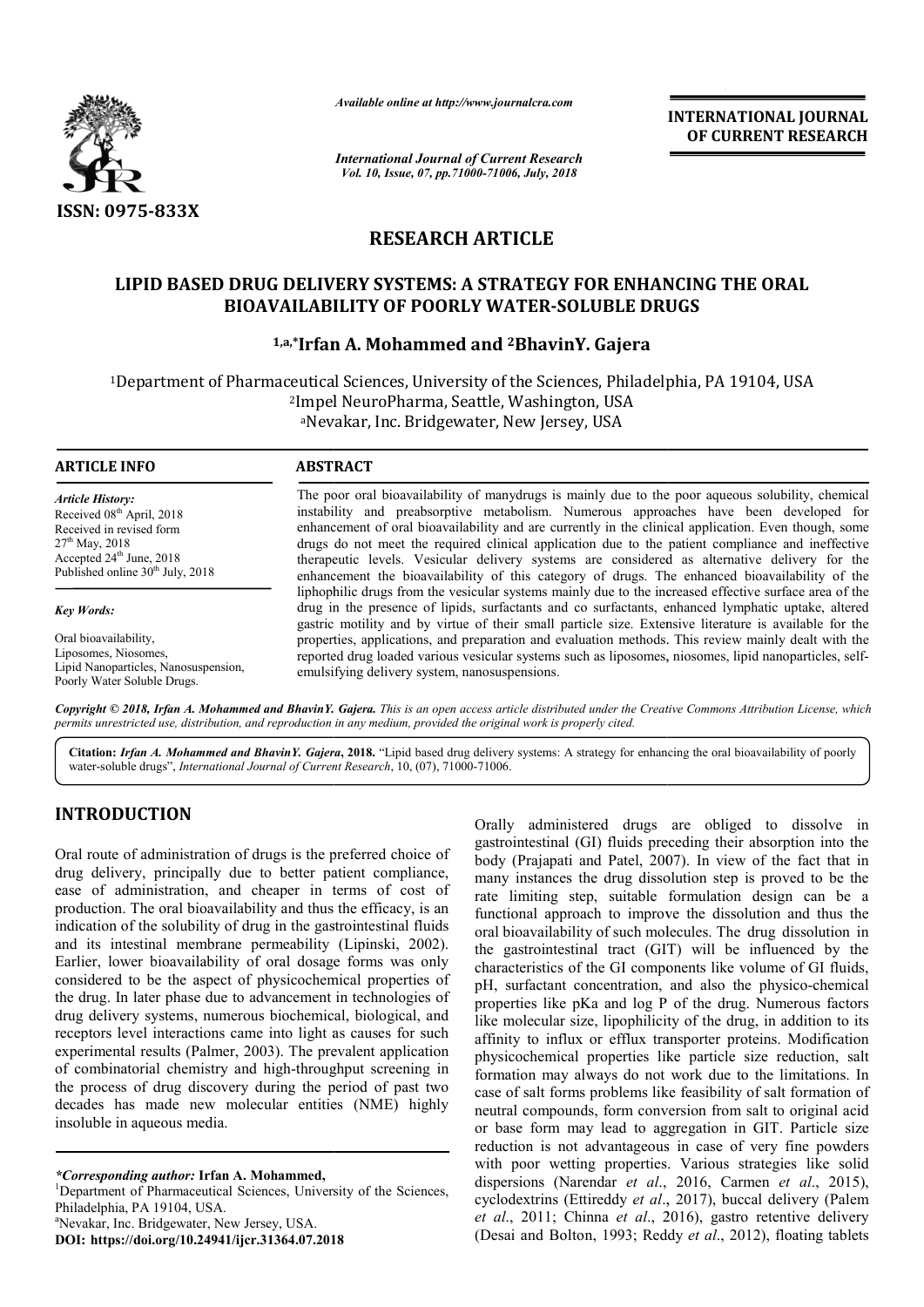(Dudipala *et al,* 2011) and nanoparticulate delivery systems were employed to overcome these issues concerned to poor bioavailability (Pitta *et al*., 2018). In this review, attempts were made to discuss about the strategies to enhance the oral bioavailability of drugs using various liposomal drug delivery systems such as liposomes, niosomes, lipid nanoparticles (solid lipid nanoparticles and nanostructures lipid carriers), and nanosuspensions and self-emulsifying drug delivery systems. Previously, some reports are published for the development of various nanodelivery systems for independent drugs such as Candesratancilexetil (Kishan, 2017), Zaleplon (Doodipala *et al*., 2016)

**Liposomes:** Liposomes are spherical shape bilayervesiclesobtainedfrom the combination of cholesterol and phospholipids (Allen, 1997). They are the most promising drug delivery systems owing to their physicochemical and biocompatibility properties. The physical and stability properties of liposomes differ considerably and depends on lipid composition, surface charge, size, and the method of preparation used for making (Abolfazl *et al*., 2013). Furthermore, the rigidity and the charge of the bilayer membrane are mainly influenced by the composition of the bilayer (Karthik *et al*., 2012). It has been also reported that,saturation and source of the phosphatidylcholine (PC) species could impact the vesicle rigidness. Unsaturated PC from natural source, like egg or soybean phosphatidylcholine, resulted in much more permeable and less stable bilayers, while the saturated phospholipids with long acyl chains (dipalmitoylphosphatidylcholine etc.,) form a rigid and impermeable vesicular construct (Shehata *et al*., 2008). Liposomes and prolipiosmes are used to improve the oral bioavialbility by increasing the residence time in the gastro intestainal tract (GIT), surface modification promote uptake and avoiding first-pass metabolism. Various reported liposome and proliposome formulations are presented in Table 1.

**Niosomes:** Niosomes are multi-lameller structuresimilar to liposomes and are composed of non-ionic surfactant (Cosco *et al*., 2009; Rampal *et al*., 2011).Niosomes are now widely studied as an alternative approach to liposome. There are different types of surfactants thathave the ability to form vesicles, entrap and retain the hydrophilic and hydrophobic solute particles. Theyprimarily consist of two types of components, i.e., nonionic surfactant and the additives. The additives used in the preparation of niosome are cholesterol and the charged molecules (Toshimitsu *et al*., 1994). Cholesterol is a critical component of the cell membrane and its presence improves the rigidity of the bilayer. The presence of cholesterol in the membrane also plays an important role in imparting fluidity and permeability to the cell membrane. As a carrier system for both small and large molecule, niosomes protects the drug molecules from premature degradation and inactivation due to untoward immunological and pharmacological effects (Aranya *et al*., 2003).Niosomehave also been used to overcome challenges with drugsolubility, stability and degradation. Table 2 describes the various reported niosomal formulations.

**Lipid nanoparticles:** Solid lipid nanoparticles and nanostructured lipid carriers are the extensively used lipid based nanoaprticles. Solid lipid nanoparticles (SLNs) are submicron colloidal carrier nanoparicles with particle size range from 50-1000 nm (Muller, 2000). SLNs are mainly composed of solid lipids, which are stable as solid at room temperature.

Stability and aggregation of particles are reduced by the incorporation of surfactant and co-surfactant, respectively. The commonly used solid lipids include triglycerides (Dynasan-112, Dynasan-114, Dynasan-116 and Dyanasan-118) mixed glycerides (Compritol ATO 888, glyceryl monbehenate) and monoglycerides (stearic acid, glyceryl monostearate) (Mukherjee *et al*., 2009). SLNs have the advantages of biocompatibility, reduced toxicity, used for incorporation of both hydrophilic and liphophilic drugs and enhanced oral bioavailability and also pharmacodynamicacticivity (Gorre *et al*., 2017). The enhanced oral bioavailability of drugs might be due to enhanced surface area by the addition of surfactants, by virtue of small particle size, presence of lipids promote the gastric motility and also promote the lymphatic transport by reducing the first-pass metabolism and also tumor targeting (Narendar and Goverdhan, 2018). Drug loaded SLNs for enhancement of oral BA are showed in Table 3.

**Nanostructured lipid carriers:** Nanostructured lipid carriers (NLCs) are considered as modified form of solid lipid nanoparticles. The difference between the SLNs and NLCs is replace one part of the solid lipid with liquid lipid and observed for improved properties (Muller *et al*., 2002). In general, the NLCs made of 1:3 to 1:4 ratio of liquid lipid to solid lipid and along with surfactants and cosurfactants. NLCs minimize drug expulsion, increase the drug encapsulation and stability of loaded drug compared with SLNs (Radtke *et al*., 2005). Preparation of NLCs mainly involves in the selection of liquid lipid and solid lipid and their respective ratios, selection of surfactants and cosurfactants, in some instances miscellaneous agents such as viscosity modifiers, antioxidants and preservatives (Ana *et al*., 2016).NLCs like SLNs also help in controlled and sustained drug delivery (Westesen *et al*., 1997), increased gastric residence time (Garcia-Fuentes *et al*., 2003). Various drugs loaded NLCs are depicted in Table 4.

**Nanosuspension:** Nanosuspensions are submicron colloidal dispersions of nano-sized drug particles stabilized by the surfactants (Muller *et al., 2000)*Nanosuspensions consists of poorly water-soluble drug without any matrix material suspended in dispersion (*Rabinow, 2004).*Nanosuspensionsare useful for molecules with poor solubility and/or poor permeability, which poses a significant challenge for formulators. The reduction in particle size gives nanosuspensions a possibility to administer drugs intravenously. These suspensions can also be lyophilized to obtain a solid matrix. It also has the advantages of liquid formulations over others (Liversidge and Cundy, 1995). They are suitable for hydrophilic drugs, higher drug loading is possible, the dose of the active can be reduced, aid in enhancing the physical and chemical stability of drugs (Karri *et al*.,2015) and also provides passive drug targeting (*Grau et al., 2000; Keck and Müller, 2006)*. List of drugs developed as nanosuspensions are reported in Table 5.

**Self-emulsifying drug delivery systems:** Self-emulsifying drug delivery systems (SEDDS) are one of the approaches to improve the oral bioavailability of poorly soluble drugs by presenting the drug in the form of small droplets of oil and maintaining it in a dissolved state throughout its transit time in gastrointestinal tract (GIT) (Pouton, 1985). The composition of SEDDS consists of oil and surfactant. They can formoil-inwater emulsions upon the natural agitation provided within the gastrointestinal movements.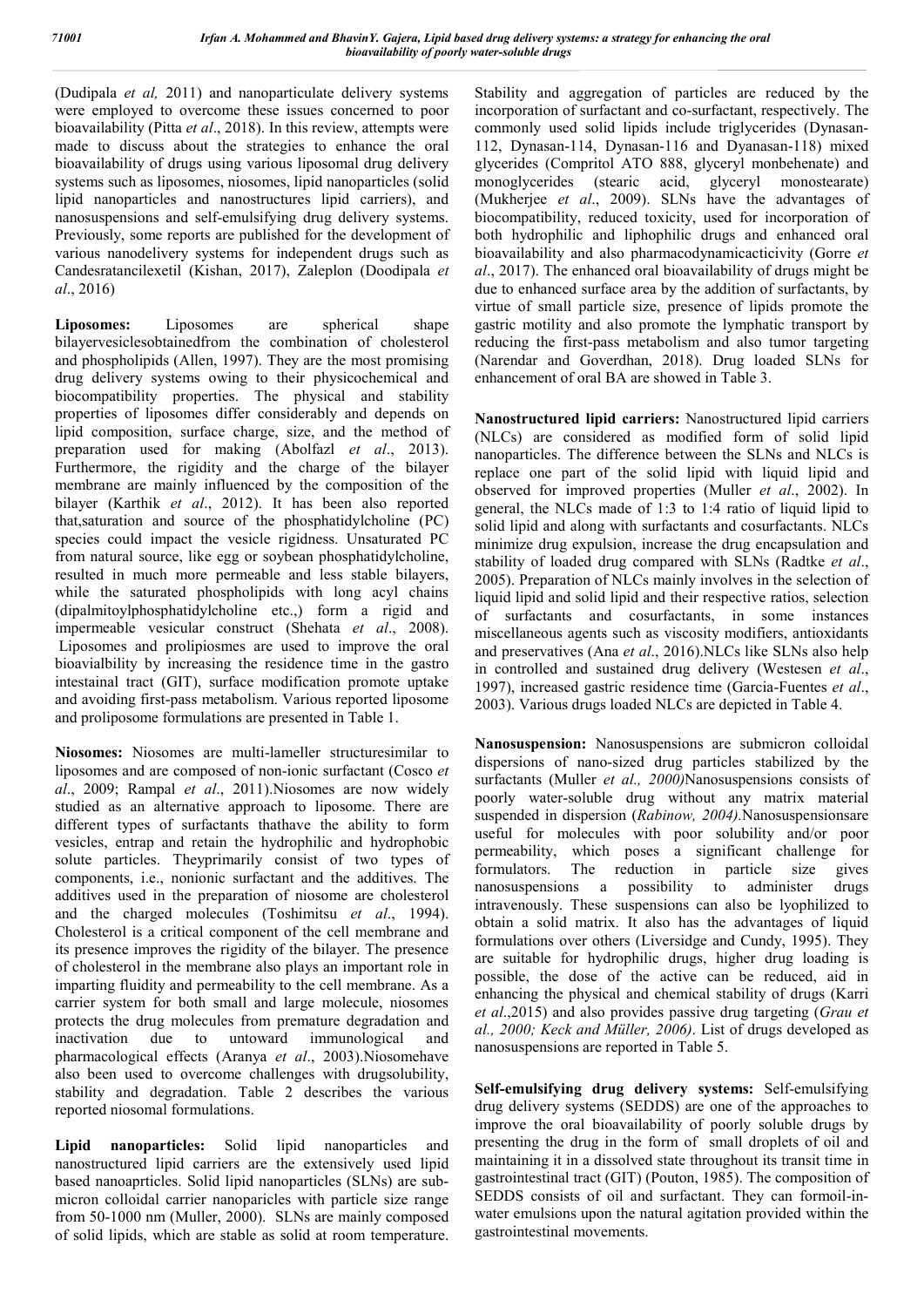j.

| Table 1. List of reported liposomes for improved oral bioavailability |            |               |         |  |  |
|-----------------------------------------------------------------------|------------|---------------|---------|--|--|
| Tyne of                                                               | Components | Pre-Clinical  | Outcome |  |  |
| <b>Formulation</b>                                                    |            | Study/Subject |         |  |  |

| Drug             | Type of<br>Formulation | Components                                                       | Pre-Clinical<br>Study/Subject | Outcome                                     | Reference             |
|------------------|------------------------|------------------------------------------------------------------|-------------------------------|---------------------------------------------|-----------------------|
| Vincristine      | Liposome               | Dihydrosphingomyelin                                             | In vivo/ Rats                 | Increase in half-life<br>and residence time | Johnston et al., 2007 |
| Dehydrosilymarin | Proliposome            | Soybean phospholipids, cholesterol                               | In vivo/ Rabbits              | 2.28-folds increase in<br>bioavailability   | Chang et al., 2011    |
| Zaleplone        | Proliposome            | Soyphosphatidylcholine (HSPC) and<br>cholesterol                 | In vivo/ Rats                 | 2 to 5 fold increase in<br>bioavailability  | Karthik et al., 2012  |
| RaloxifeneHCl    | Proliposome            | Soyphosphatidylcholine and<br>cholesterol                        | In vivo/ Rats                 | 3-fold increase in<br>bioavailability       | Ashok et al., 2013    |
| Heparin          | Liposome               | Soyphosphatidylcholine and<br>cholesterol                        | In vivo/ Rats                 | Bioavailability<br>increased by 3-times     | Lavanya et al., 2016  |
| Valsartan        | Proliposome            | Dimyristoylphosphatidylglycerol<br>sodium (DMPG) and cholesterol | In vivo/ Rats                 | 2-fold increase in<br>bioavailability       | Nekkanti et al., 2016 |

#### **Table 2. List of reported niosomes for improved oral bioavailability**

| Drug             | Components                                      | Pre-Clinical<br>Subjects | Study/ | Outcome                                       | Reference               |
|------------------|-------------------------------------------------|--------------------------|--------|-----------------------------------------------|-------------------------|
| Aciclovir        | Cholesterol,<br>60.<br>span<br>Dicetylphosphare | In vivo/ Rabbits         |        | in<br>2-fold<br>increase<br>bioavailability   | Ismail et al., 2007     |
| Griseofulvin     | Span $20, 40, 60$ , cholesterol,<br><b>DCP</b>  | In vivo/ Rats            |        | Increase in MRT                               | Jadon et al., 2009      |
| Clarithromycin   | Span 20, 40, 60, and 80 and<br>cholesterol      | In vivo/ Rats            |        | 1.5-fold<br>increase<br>in<br>bioavailability | Gyati et al., 2016      |
| <b>Diltiazem</b> | Brij-52 wif<br>Span 60 or<br>cholesterol        | In vivo/ Rats            |        | Increased AUC                                 | Ammar et al., 2017      |
| Gliclazide       | Span 60 and cholesterol                         | In vivo/ Rats            |        | Reduction in blood glucose<br>level           | Tamizharasiet al., 2009 |

#### **Table 3. Various drug loaded solid lipid nanoparticles**

| Drug                     | Lipid                            | Outcome                  | Reference                       |
|--------------------------|----------------------------------|--------------------------|---------------------------------|
| Baicalin                 | Stearic acid                     | Enhanced bioavailability | Hao et al., 2012                |
| Carvedilol               | Poloxamer                        | Improved BA              | Vinay Kumar et al., 2012        |
| Raloxifene hydrochloride | Compritol 888 ATO                | Bioavailability enhanced | Burra et al., 2013              |
| Nisoldipine              | Tripalmitate                     | Improved BA              | Narendar and Kishan, 2015       |
| Rosuvastatin calcium     | Dynasan 114, Dynasan116, Dynasan | <b>Improved BA</b>       | Suvarna et al., 2015            |
|                          | 118                              |                          |                                 |
| Felodipine               | Dynasan 114, 116 and 118         | Improved BA              | Usha et al., 2015               |
| Lacidipine               | Dynasan 114, 116 and 118         | Improved oral BA         | Sandeep et al., 2016            |
| Candesartan cilexetil    | Dynasan 114, Dynasan116, Dynasan | Improved BA              | Reddy and Veerabrahma, 2016     |
|                          | 118                              |                          |                                 |
| Rosuvastatin calcium     | Dynasan 112                      | Improved BA              | Dudhipala and Veerabrahma, 2017 |
| Zaleplon                 | Dyansan 114                      | ImrovedbA                | Reddy and Janga, 2017           |
| Olmesartanmedoxomil      | GMS and SA                       | Improved BA              | Arun et al., 2018               |

#### **Table 4. Various drug loaded solid lipid nanoparticles**

| Drug                | Lipid                                   | Outcome                               | Ref                     |
|---------------------|-----------------------------------------|---------------------------------------|-------------------------|
| Chlorambucil        | Stearic acid and oleic acid             | Improved drug action                  | Sharma et al., 2009     |
| Curcumin            | Soylecithin and Poloxamer 188           | 11.93-foldbioavailability enhancement | Min Fang et al., $2012$ |
| Carvedilol          | Stearic acid and Oleic acid             | 3.95-foldbioavailability enhancement  | Mishra et al., 2016     |
| Raloxifene          | Glyceryl monostearate and Capmul MCM C8 | 3.57-fold bioavailability enhancement | Shah et al., 2016       |
| hydrochloride       |                                         |                                       |                         |
| Vincristine sulfate | Hyaluronic acid                         | 1.8-foldbioavailability enhancement   | Xuan et al., 2017       |
|                     |                                         |                                       |                         |
| Atorvastatin        | Capryol, lecithin                       | 3.6-foldbioavailability enhancement   | Mohammed et al., 2017   |
| Nisoldipine         | Dynasan 114                             | Improved drug action                  | Narendar et al., 2018   |

#### **Table 5. Nanosuspensions of drugs as oral delivery vehicle**

| Drug            | Components                        | Pre-Clinical Study/Subject | Outcome                               | Reference             |
|-----------------|-----------------------------------|----------------------------|---------------------------------------|-----------------------|
| Curcumin        | SLS and PVP                       | In vivo/ Rats              | 6.8-foldincrease in bioavailability   | Gao et al., 2016      |
| Efaverinz       | Sodium lauryl sulfate and PVP K30 | In vivo/ Rats              | 2.19-fold increase in bioavailability | Patel et al., 2014    |
| Furosemide      | PVP.                              | In vivo/ Rats              | 1.38-fold increase in bioavailability | Bhanu and Malay, 2014 |
| Felodipine      | PVA and HPMC                      | In vivo/ Rats              | Enhanced AUC                          | Sahu and Dasu, 2014   |
| Cefdinir        | SLS and PVP                       | In vivo/ Rats              | 1.75-fold increase in bioavailability | Thota et al., 2014    |
| Cefdinir        | Zirconium oxide                   | In vivo/ Rats              | 3-foldincrease in bioavailability     | Sawant et al., 2016   |
| Curcumin        | SLS and PVP                       | In vivo/ Rats              | 4.2-foldincrease in bioavailability   | Li et al., 2016       |
| Olmesartnmedoxo | SLS.                              | In vivo/ Rats              | 2.45-foldincrease in bioavailability  | Nagaraj et al., 2017  |
| mil             |                                   |                            |                                       |                       |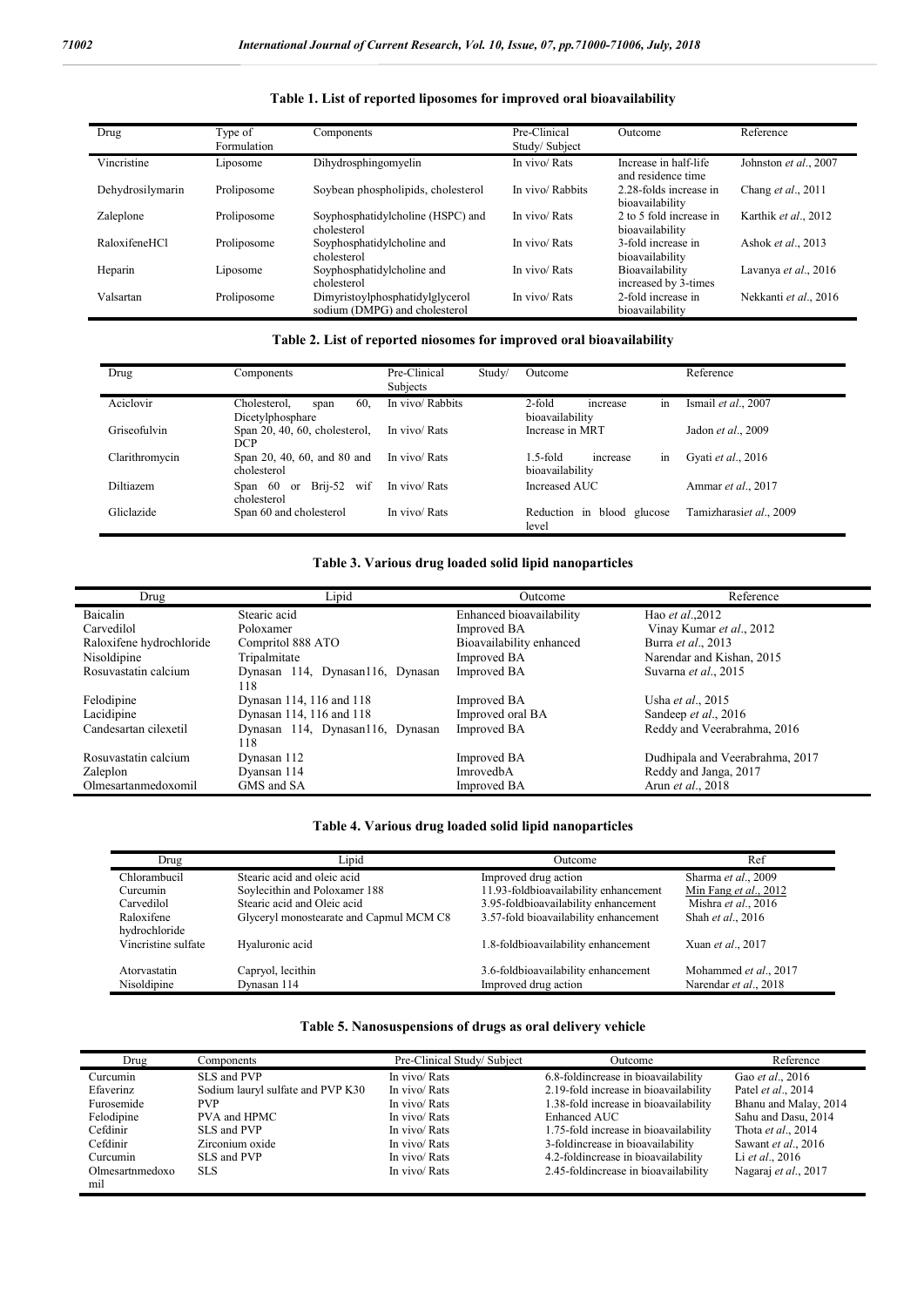| Drug                    | Components                                  | Size (nm)             | Outcome                                                        | Reference                 |
|-------------------------|---------------------------------------------|-----------------------|----------------------------------------------------------------|---------------------------|
| Cinnarizine             | Sesame oil/ Cremophor RH 40                 | $28.1 \pm 0.96$       | Approximately<br>increased<br>by                               | Larsen et al., 2012       |
| <b>SNEDDS</b>           | Oleic acid Brij 97 (Co-surfactant)          |                       | 25% compared to conventional                                   |                           |
|                         | Ethanol                                     |                       | tablets                                                        |                           |
|                         | Ethyl<br>linoleate/Tween<br>80/ethyl        | $10 - 20$             | 48.82-fold<br>compared to<br>drug                              | Iosioet al., 2011         |
| Silymarin SMEDDS        | alcohol                                     |                       | suspension                                                     |                           |
|                         | Cinnamon oil                                | 120-170               | $2.45$ -fold<br>compared<br>drug<br>to                         | Balakumaret al., 2013     |
| calcium<br>Rosuvastatin | /labrasol; CapmulMCMC8                      |                       | suspension                                                     |                           |
| <b>SNEDDS</b>           |                                             |                       |                                                                |                           |
|                         | OP<br>emulsifier<br>Ethyl<br>oleate/<br>$+$ | $21.4 \pm 1.5$        | $3.86$ -fold<br>compared<br>drug<br>to                         | Jing <i>et al.</i> , 2009 |
| Curcumin SMEDDS         | Cremorphor EL<br>$(1:1)$ , co-surfactant    |                       | suspension                                                     |                           |
|                         | (PEG 400)                                   |                       |                                                                |                           |
| Amiodarone<br>and       | Triglyceride                                | $10\pm0.03$           | $\mathcal{R}$<br>fold<br>for<br>$2^{\circ}$<br>and<br>increase | Anna <i>et al.</i> , 2013 |
| talinolol SNEDDS        | for<br>amiodarone<br>(trilaurin)<br>and     | (for Amiodarone)      | Talinolol<br>Amiodarone<br>and                                 |                           |
|                         | tricaprin (for talinolol) / polyoxyl 40-    | $45 \pm 0.07$<br>(for | respectively                                                   |                           |
|                         | hydroxy castor oil, Tween 20, and           | tricaprin)            |                                                                |                           |
|                         | Span 80 and lecithin                        |                       |                                                                |                           |
| Lercanidipine           | Capmul and Tween 80                         | $147 \pm 3$           | Enhanced drug release                                          | Kalakuntlaet al., 2012    |
| Zaleplon                | Neusilin US2                                | $138 \pm 6$           | $3.5$ -fold                                                    | Yadav et al., 2013        |
| SNEDDS powder           |                                             |                       |                                                                |                           |

### **Table 6. List of reported SEDDS formulations**

In such a system, the lipophilic drug is incorporated in solution, in small droplets of oil in solution from. The large interfacial area generated by these smaller size of droplets, facilitates drug diffusion into intestinal fluids (O'Driscoll 2002). Additionally increased fraction of absorption by lymphatic transport, avoids hepatic first-pass metabolism of drugs which are prone to extensive metabolism (Cuiné *et al*., 2007). The SEDDS are the delivery systems which were engineered through a specific combination of selected lipids and emulsifiers in a specific ratio.

In addition, for a specific drug a particular SEDDS should be developed using different excipients with different physicochemical properties to improve overall hydrophilicity of the drug (Kossena *et al*., 2005). On digestion in GIT lipid excipients form different colloidal species (vesicles, micelles and liquid crystalline phases) in the intestinal lumen which further had an impact on dissolution and absorption of drug coadministered (Porter *et al*., 2008). Many of the excipients were reported to aid in lymphatic bypass and also considerably reducing the access to pre-systemic transporter mediated drug efflux like P-glycoprotein (P-gp) (Zhang *et al*., 2003). Table 6 presents the list of different drug loaded SEDDS formulations.

### **Conclusion**

The enhancement of oral bioavailability of drugs mainly depends on aqueous solubility and permeability properties. Various oral drug delivery forms,such as, buccal delivery, floating delivery, etc.approaches have been developed for the enhancement of bioavailability.Some of the drug delivery technologiesenhancing oral bioavailability have been successfully commercialized and many other promising technologies are currently under investigation. Nevertheless, in the coming years, the technologies to enhance oral drug bioavailability of will see tremendous growth to help scientists develop new and improved drug products for better health outcomes. Furthermore, these technologies can also be used to improve the drug formulation and/or delivery of existing and approved active pharmaceutical ingredients for their respective indications or even a new indication which is certainly a possibility with advancement in drug delivery and development technologies.

### **REFERENCES**

- Abolfazl Akbarzadeh,  $\mathbb{Z}^1$  Rogaie Rezaei-Sadabady,<sup>1,2</sup> Soodabeh Davaran, Sang Woo Joo,  $\overline{\mathbb{Q}}^5$  NosratollahZarghami,  $\overline{\mathbb{Q}}$  $1$ Younes Hanifehpour,<sup>5</sup> Mohammad Samiei, $3$  Mohammad Kouhi,<sup>4</sup> and KazemNejati-Koshki. Liposome: classification, preparation, and applications. Nanoscale Res Lett. 2013; 8(1): 102.
- Allen TM. 1997. Liposomes. Opportunities in drug delivery. Drugs., 54(4):8–14.
- Ammar, H. O., Haider, M., Ibrahim, M. and El Hoffy. N. M. 2017. *In vitro* and *in vivo* investigation for optimization of niosomal ability for sustainment and bioavailability enhancement of diltiazem after nasal administration. Drug delivery, 24(1):414-421.
- Ana Beloqui, María Ángeles Solinís, Alicia Rodríguez-Gascón, António J. Almeida, Véronique Préat. 2016. Nanostructured lipid carriers: Promising drug delivery systems for future clinics. Nanomed, nanotech, bio and med, 2(1):143-161.
- Anna Elgart, Irina Cherniakov, YanirAldouby, Abraham J. Amnon Hoffman. 2013. Improved Oral Bioavailability of BCS Class 2 Compounds by Self Nano-Emulsifying Drug Delivery Systems (SNEDDS): *The Underlying Mechanisms for Amiodarone and Talinolol. Pharm Res.,* 30:3029–3044.
- Aranya Manosroi, Paveena Wongtrakul , Jiradej Manosroi, Hideki Sakaie, 2003. Fumio Sugawara, Makoto Yuasa, Masahiko Abe. Characterization of vesicles prepared with various non-ionic surfactants mixed with cholesterol . Colloids Surf.,Biointerfaces, 30, 129—138.
- Arun, B., Reddy ND, and Kishan, V. 2018. Development of olmesartanmedoxomil lipid based nanoparticles and nanosuspension: preparation, characterization and comparative pharmacokinetic evaluation. *Artificial cells, nanomed and biotech,*46(1), 126-137.
- Ashok Velpula, Raju Jukanti, Karthik Yadav Janga, 2013. SharathSunkavalli,SureshBandari,PrabhakarKandadi.Prolip osome powders for enhanced intestinal absorption and bioavailability of raloxifene hydrochloride: effect of surface charge. *J microenc,* 39(12):1895-1906.
- Balakumar K, Raghavan CV, Selvan NT, prasad RH, Abdu S. 2013. Self nanoemulsifying drug delivery system (SNEDDS) of rosuvastatin calcium: design, formulation,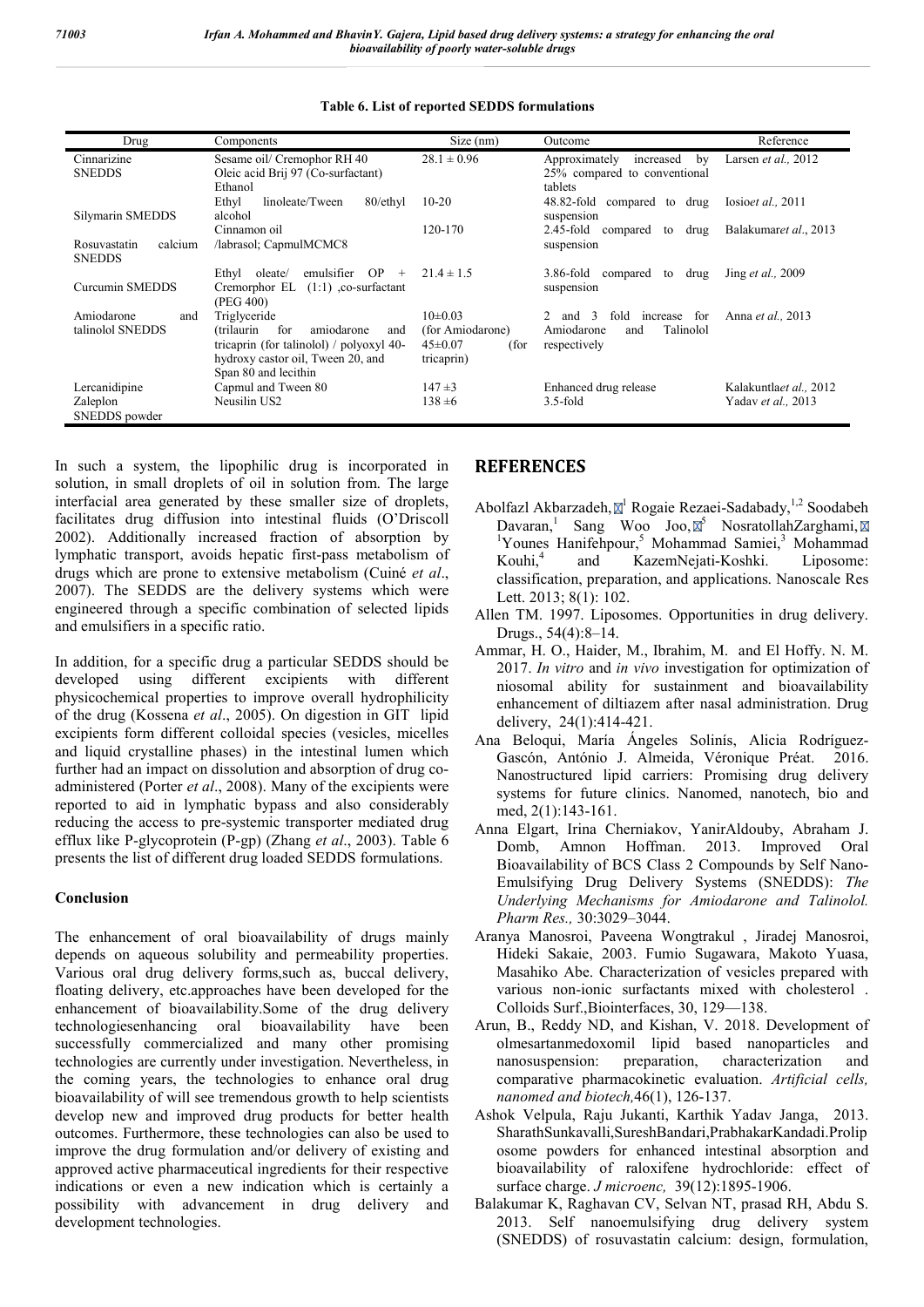bioavailability and pharmacokinetic evaluation. Colloids Surf B Biointerfaces. 112:337-43.

- Bhanu P. Sahu, Malay K. 2014. Das Formulation, optimization, and in vitro/in vivo evaluation of furosemide nanosuspension for enhancement of its oral bioavailability. *J Nanopart Res.,* 16:2360.
- Burra M, RajuJukanti, Karthik Yadav Janga, Sharath Sunkavalli, Ashok Velpula, SrinivasAmpati, K.N. Jayaveera. 2013. Enhanced intestinal absorption and bioavailability of raloxifene hydrochloride via lyophilized solid lipid nanoparticles. Advanced Powder tech, 24(1):393-402.
- Carmen Popescu, Prashanth Manda, Abhishek Juluri, Karthik Yadav Janga, ManasaCidda, SN Murthy. 2015. Enhanced dissolution efficiency of zaleplon solid dispersions via modified β-cyclodextrin molecular inclusion complexes*. J. Pharm Pharm Scien.,* 1(1), 12-21.
- Chang Chu, Shan-shan Tong, Ying Xu, Li Wang, Min Fu, Yan-ru Ge, Jiang-nan Yu and Xi-ming Xu. 2011. Proliposomes for oral delivery of dehydrosilymarin: preparation and evaluation *in vitro* and *in vivo. Acta Pharmacologica Sinica* volume32, pages973–980.
- Chinna PR, ReddyND., Sunil, B., Repka, M.A., andYamsani MR. 2016. Development, Optimization and in vivo Characterization of Domperidone Controlled Release Hot Melt Extruded Films for Buccal Delivery. *Drug Dev Ind Pharm*, 42(3), 473-484.
- Cosco D<sup>1</sup>, Paolino D, Muzzalupo R, Celia C, Citraro R, Caponio D, Picci N, Fresta, M. 2009. Novel PEG-coated niosomes based on bola-surfactant as drug carriers for 5 fluorouracil. *Biomed Microdevices.,* Oct;11(5):1115-25.
- Cuiné, J.F., Charman,W.N., Pouton, C.W., Edwards, G.A., Porter, C.J.H., 2007. Increasing the proportional content of surfactant (Cremophor EL) relative to lipid in selfemulsifying lipid-based formulations of danazol reduces oral bioavailability in beagle dogs. Pharm. Res. 24, 748–757.
- Desai, S. and Bolton, S. 1993. A Floating Controlled-Release Drug Delivery System: *In Vitro-in Vivo Evaluation. Pharm Res.,* 10(9);1321-1325.
- Doodipala R. 2016. A review of novel formulation strategies to enhance oral delivery of zaleplon. *J Bioequvi avail.* 8(5): 211-213.
- Driscoll, D.F., Nehne, J., Peterss, H., Franke, R., Bistrian, B.R., Niemann, W., 2002. The influence of medium-chain triglycerides on the stability of all-in-one formulations. Int. J. Pharm. 240, 1–10.
- Dudhipala N, and Veerabrahma K. 2017. Improved antihyperlipidemic activity of Rosuvastatin Calcium via lipid nanoparticles: pharmacokinetic and pharmacodynamic evaluation. *Euro J Pharm Biopharm.* 110 (1), 47-57.
- Dudipala R, Palem, C.R., Reddy, S., and Rao, Y.M. 2011. Pharmaceutical development and clinical pharmacokinetic evaluation of gastroretentive floating matrix tablets of levofloxacin. *Int J Pharma Sci and Nanotech,*4(3), 1461- 1467.
- Ettireddy S, and Reddy ND. 2017. Influence of β-cyclodextrin and hydroxypropyl-β-cyclodextrinon enhancement of solubility and dissolution of isradipine. *Int J Pharma Sci and Nanotech,* 10(3), 3752-3757.
- Gao, Yan and Wang, Chao and Sun, Min and Wang, Xin and Yu, Aihuaand Li, AiguoandZhai, Guangxi. 2012. In Vivo Evaluation of Curcumin Loaded Nanosuspensions by Oral Administration. Journal of biomedical nanotechnology. 8. 659-68.
- Garcia-Fuentes M, Torres D, Alonso MJ. 2003. Design of lipid nanoparticles for the oral delivery of hydrophilic macromolecules. Colloids Surf B27:159–68.
- Gorre T, Swetha E and Reddy D. 2017. Role of isradipine loaded solid lipid nanoparticles in the pharmacodynamic effect of isradipine in rats. Drug res, 67(03): 163-169.
- *Grau MJ, Kayser O, Müller RH. 2000.* Nanosuspensions of poorly soluble drugs--reproducibility of small scale production. *Int J Pharm. Mar 10; 196(2):155-9.*
- Gyati ShilakariAs TEMPthana, \* Parveen Kumar Sharma, and AbhayAs TEM Pthana. *In Vitro* and *In Vivo* Evaluation of Niosomal Formulation for Controlled Delivery of Clarithromycin. Scientifica (Cairo). 2016; 2016: 6492953.
- Hao J 1 , Wang F, Wang X, Zhang D, Bi Y, Gao Y, Zhao X, Zhang Q. 2012. Development and optimization of baicalinloaded solid lipid nanoparticles prepared by coacervation method using central composite design. *Eur J Pharm Sci.,* Sep 29;47(2):497-505.
- Iosio, T., Voinovich, D., Perissutti, B., Serdoz, F., Hasa, D., Grabnar, I., Dall' Acquac, S., Zarad, G.P., Muntonid, E., Pintoe. J.F. 2011. Oral bioavailability of silymarinphytocomplex formulated as self-emulsifying pellets. *Phytomedicine* 18 505–512.
- Ismail A. Attia, Sanaa A. El-Gizawy, **M** Medhat A. Fouda, and Ahmed M. Donia. 2007. Influence of a niosomal formulation on the oral bioavailability of acyclovir in rabbits. AAPS *Pharm Sci Tech*., Oct; 8(4): 206–212.
- Jadon P.S., Gajbhiye V., Rajesh S.J., Kavita R., Narayanan G. 2009. A Controlled and Novel Drug Delivery System. *AAPS Pharm.Sci.Tech.* 10: 1187-1192.
- Jing Cuia,b, Bo Yuc,d, Yu Zhaoe, WeiweiZhua, Houli Li a, Hongxiang Louf, Guangxi Zhaia. 2009. Enhancement of oral absorption of curcumin by self-microemulsifying drug delivery systems. *International Journal of Pharmaceutics,* 371 148–155.
- Johnston MJ, Semple SC, Klimuk SK, Ansell S, Maurer N, Cullis PR. 2007. Characterization of teh drug retention and pharmacokinetic properties of liposomal nanoparticles containing dihydrosphingomyelin. *Biochim Biophys Acta.,* 1768:1121–1127.
- Kallakunta VR, Bandari S, Jukanti R, Veerareddy PR. 2012. Oral self emulsifying powder of lercanidipine hydrochloride: Formulation and evaluation. Adv Powder Tech, 221, 3750382.
- Karhik JY, Jukanti, R., Velpula, A., Sunkavalli, S., Bandari, S., and Kandadi, P. 2012. Bioavailability enhancement of zaleplon via proliposomes: Role of surface charge. *Eur J Pharma and Biopharma,* 80 (2), 347-357.
- Karri V, Butreddy A, Narender R. 2015. Fabrication of Efavirenz Freeze Dried Nanocrystals: Formulation, Physicochemical Characterization, In Vitro and Ex Vivo Evaluation. *Advanced Science, Engineering and Medicine.* 7(5): 385-392.
- *Keck CM, Müller RH.* Drug nanocrystals of poorly soluble drugs produced by high pressure homogenisation. *Eur J Pharm Biopharm. 2006 Jan; 62(1):3-16.*
- Kossena, G.A., Charman, W.N., Boyd, B.J. Porter, C.J.H.2005. Influence of the intermediate digestion phases of common formulation lipids on the absorption of a poorly watersoluble drug, *J. Pharm. Sci*. 94 481–492.
- Larsen, A.T., Ogbonna, A., Abu-Rmaileh, R., Abrahamsson, B., Østergaard, J., Müllertz, A., 2012. SNEDDS containing poorly water soluble cinnarizine; development and In vitro characterization of dispersion, digestion and solubilization. Pharmaceutics 4, 641–665.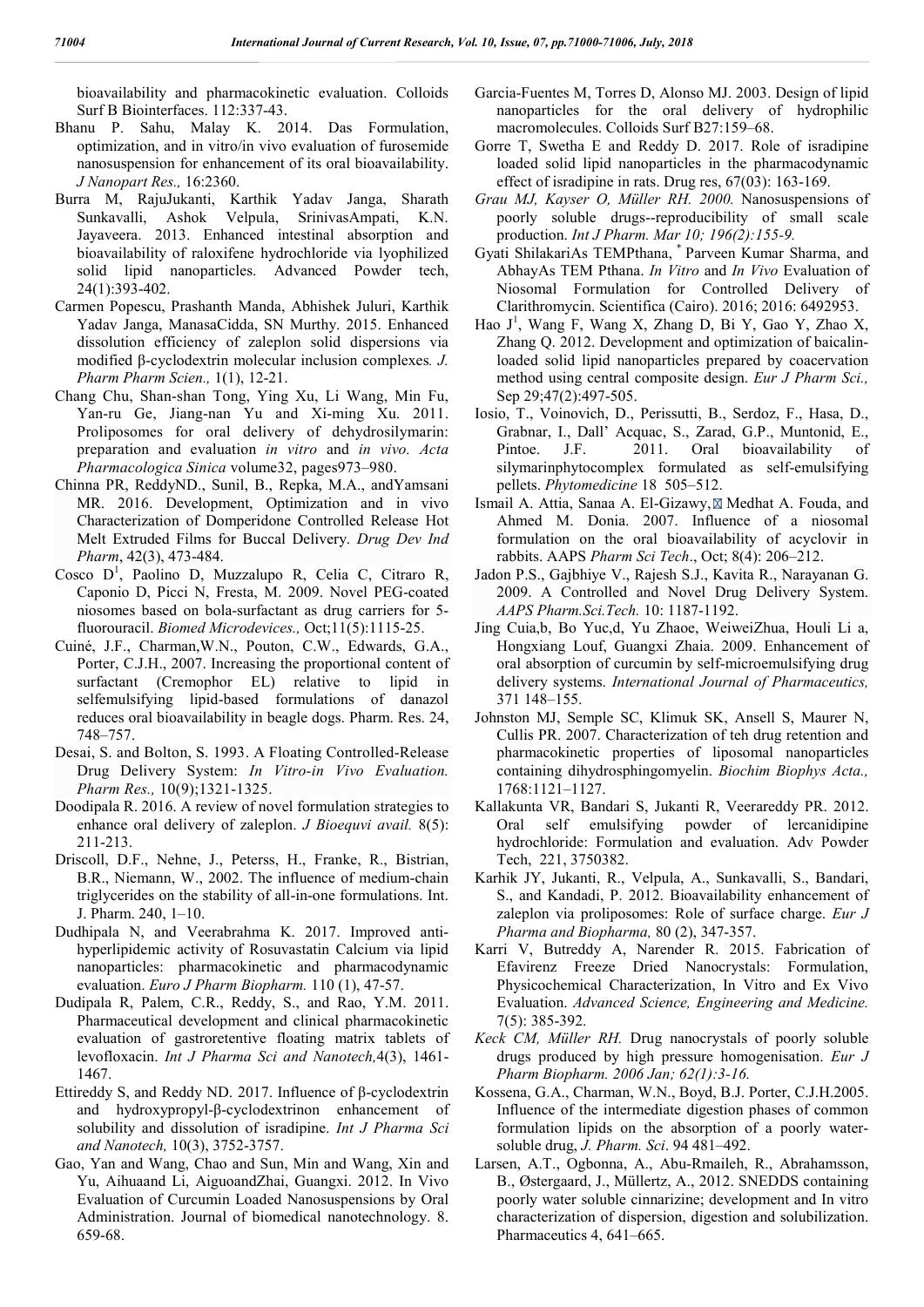- Li X<sup>1</sup>, Yua H<sup>1</sup>, Zhang C<sup>1</sup>, Chen W<sup>1</sup>, Cheng W<sup>1</sup>, Chen X<sup>1</sup>, Ye  $X<sup>1</sup>$ . Preparation and in-vitro/in-vivo evaluation of curcumin nanosuspensionwif solubility enhancement. J Pharm Pharmacol. 2016 Aug;68(8):980-8.
- Lipinski. C. 2002. Poor aqueous solubility—an industry wide problem in drug discovery. *American Pharmaceutical Review,* 5, pp. 82-85.
- Liversidge GG, Cundy KC. 1995. Particle size reduction for improvement of oral bioavailability of hydrophobic drugs: Absolute oral bioavailability of nanocrystallinedanazol in beagle dogs. Int J Pharm.125:91–7.
- Min Fang, Yilin Jin, Wei Bao, Hui Gao, Mengjin Xu, Di Wang, Xia Wang, Ping Yao, and Liegang Liu. 2012. In vitro characterization and in vivo evaluation of nanostructured lipid curcumin carriers for intragastric administration. *Int J Nanomedicine*. 7: 5395–5404.
- Mishra  $A^1$ , Imam  $SS^2$ , Aqil M<sup>1</sup>, Ahad A<sup>3</sup>, Sultana Y<sup>1</sup>, Ameeduzzafar<sup>1</sup>, Ali A. 2016. Carvedilol nano lipid carriers: formulation, characterization and in-vivo evaluation. Drug Deliv. May;23(4):1486-94.
- Mohammed Elmowafy, Hany M. Ibrahim, Mohammed A. Ahmed, Khaled Shalaby, Ayman Salama and Hossam Hefesha. 2017. Atorvastatin-loaded nanostructured lipid carriers (NLCs): strategy to overcome oral delivery drawbacks. Drug deli, 24(1):932-941.
- Mukherjee, S., Ray, S. and Thakur. R. S. Solid Lipid Nanoparticles: A Modern Formulation Approach in Drug
- Muller RH, Gohla S, Dingler A, Schneppe T. Wise D. 2000. Handbook of pharmaceutical controlled release technology. New York: Marcel Dekker; Large-scale production of solid-lipid nanoparticles (SLN) and nanosuspension (Dissocubes) pp. 359–375.
- Muller RH, Radtke M, Wissing SA. 2002. Nanostructured lipid matrices for improved microencapsulation of drugs. *Int J Pharm.,* 242(1–2):121–8.
- Müller, R.H., Mäder, K., and Gohla, S. 2000. Solid lipid nanoparticles (SLN) for controlled drug delivery – a review of the state of the art. *Eur J Pharm Biopharm*, 50(1), 161-177.
- Nagaraj, K., Narendar D. and Kishan. V. 2017. Development of olmesartanmedoxomil optimized nanosuspension using the Box–Behnken design to improve oral bioavailability. *Drug Dev Ind Pharm,,* 43(7):1186-1196.
- Nallaguntla Lavanya,<sup>1</sup> Yallamalli Indira Muzib, JiTEMPthan Aukunuru,<sup>2</sup> and Umamahesh Balekari. 2016. Preparation and evaluation of a novel oral delivery system for low molecular weight heparin. *Int J Pharm Investig.* ul-Sep; 6(3): 148–157.
- Narendar D, Arjun, N., Dinesh, S., and Karthik, J. 2016. Biopharmaceutical and Preclinical Studies of Efficient Oral Delivery of Zaleplon as Semisolid Dispersions with Selfemulsifying Lipid Surfactants. *Int J Pharma Sci and Nanotech,* 9(1),1-8.
- Narendar D, Govardhan K. 2018. Capecitabine lipid nanoparticles for anti-colon cancer activity in 1, 2 dimethylhydrazine induced colon cancer: Preparation, cytotoxic, pharmacokinetic and pathological evaluation. Drug dev Ind pharm, Eraly online, March. doi: 10.1080/03639045.2018.1445264.
- Narendar, D., and Kishan, V. 2015. Pharmacokinetic and pharmacodynamic studies of nisoldipine-loaded solid lipid nanoparticles developed by central composite design. *Drug Dev Ind Pharm,* 41(12), 1968-77.
- Narendar, D., Karthik, Yadav, J., andThirupathi, G. 2018. Comparative study of nisoldipine-loaded nanostructured

lipid carriers and solid lipid nanoparticles for oral delivery:<br>preparation, characterization, permeation and preparation, characterization, permeation and pharmacokinetic evaluation. *Artificial cells, nanomed and biotech,* Early online 11 April, doi.org/ 10.1080/ 21691401.2018.1465068.

- Nirmal V. Shah \*, Avinash K. Seth, R. Balaraman, Chintan J. Aundhia, Rajesh A. Maheshwari, Ghanshyam R. Parmar. 2016. Nanostructured lipid carriers for oral bioavailability enhancement of raloxifene: Design and in vivo study. *Journal of Advanced Research.,* 7, 423–434.
- Palem CR, Ramesh, G., Doodipala N, Vamshi, V, Y., and Madhusudan R, Y. 2011. Transmucosal delivery of domperidone from bilayered buccal patches: *in vitro*, *ex vivo* and *in vivo* characterization. *Arch Pharm Res*, 34(10), 1701-1710.
- Palmer. A.M. 2003. New horizons in drug metabolism, pharmacokinetics and drug discovery. Drug News and Perspectives, 16, pp. 57-62.
- Patel GV<sup>1</sup>, Patel VB, Pathak A, Rajput SJ. 2014. Nanosuspension of efavirenz for improved oral bioavailability: formulation optimization, in vitro, in situ and in vivo evaluation. *Drug Dev Ind Pharm*. Jan;40(1):80- 91.
- Pitta S, Dudhipala N, Narala A and Veerabrahma K. 2017. Development and evaluation of zolmitriptantransfersomes by Box-Behnken design for improved bioavailability by nasal delivery. *Drug Dev Ind Pharm*, 2018, 44(3):484-492..
- Porter, C.J.H., Pouton, C.W., Cuine, J.F., Charman, W.N., 2008. Enhancing intestinal drug solubilisation using lipidbased delivery systems. *Adv. Drug Deliv. Rev*. 60, 673– 691.
- Pouton, C.W. 1985. Self-emulsifying drug delivery systems: assessment of the efficiency of emulsification, Int. J. Pharm. 27 (2–3) 335–348.
- Prajapati, B.G., Patel. M. 2007. Conventional and alternative methods to improve oral bioavailability of lipophilic drugs *Asian Journal of Pharmaceutical*, 1, pp. 1-8.
- *RabinowBE* .Nanosuspensions in drug delivery. *Nat Rev Drug Discov. 2004 Sep; 3(9):785-96.*
- Radtke M, Souto EB, Muller RH. 2005. Nanostructured lipid carriers: a novel generation of solid lipid drug carriers. *Pharm Technol Eur.,*17(4):45–50.
- Rampal RAJERA, Kalpana NAGPAL, Shailendra Kumar SINGH,\* and Dina Nath MISHRA. 2011. Niosomes: A Controlled and Novel Drug Delivery System. Biol. Pharm. Bull. 34(7) 945—953.
- Reddy N and Janga KY. 2017. Lipid nanoparticles of zaleplon for improved oral delivery by Box-Behnken design: Optimization, *in vitro* and *in vivo* evaluation. *Drug Dev Ind Pharm,* 43(7):1205-1214.
- Reddy ND and Kishan V. Candesartan cilexetil nanoparticles for improved oral bioavailability. Ther deli, 8(2):79-88.
- Reddy, N.D.,Chinna R. P., Sunil, R., Madhusudan, R. Y. 2012. Development of floating matrix tablets of Ofloxacin and Ornidazole in combined dosage form: in vitro and in vivo evaluation in healthy human volunteers. *Int J Drug Deli,* 4, 462-469.
- Sahu  $BP<sup>1</sup>$ , Das MK. 2014. Preparation and in vitro/in vivo evaluation of felodipinenanosuspension. *Eur J Drug Metab* Pharmacokinet. Sep;39(3):183-93. doi: 10.1007/s13318- 013-0158-5. Epub 2013 Nov 7.
- Sandeep, V., Reddy ND, Arjun, N., and Kishan, V. 2016. Lacidipine loaded solid lipid nanoparticles for oral delivery: Preparation, characterization and In vivo evaluation. *Int J Pharma Sci Nanotech*, 9(6), 3524-30.